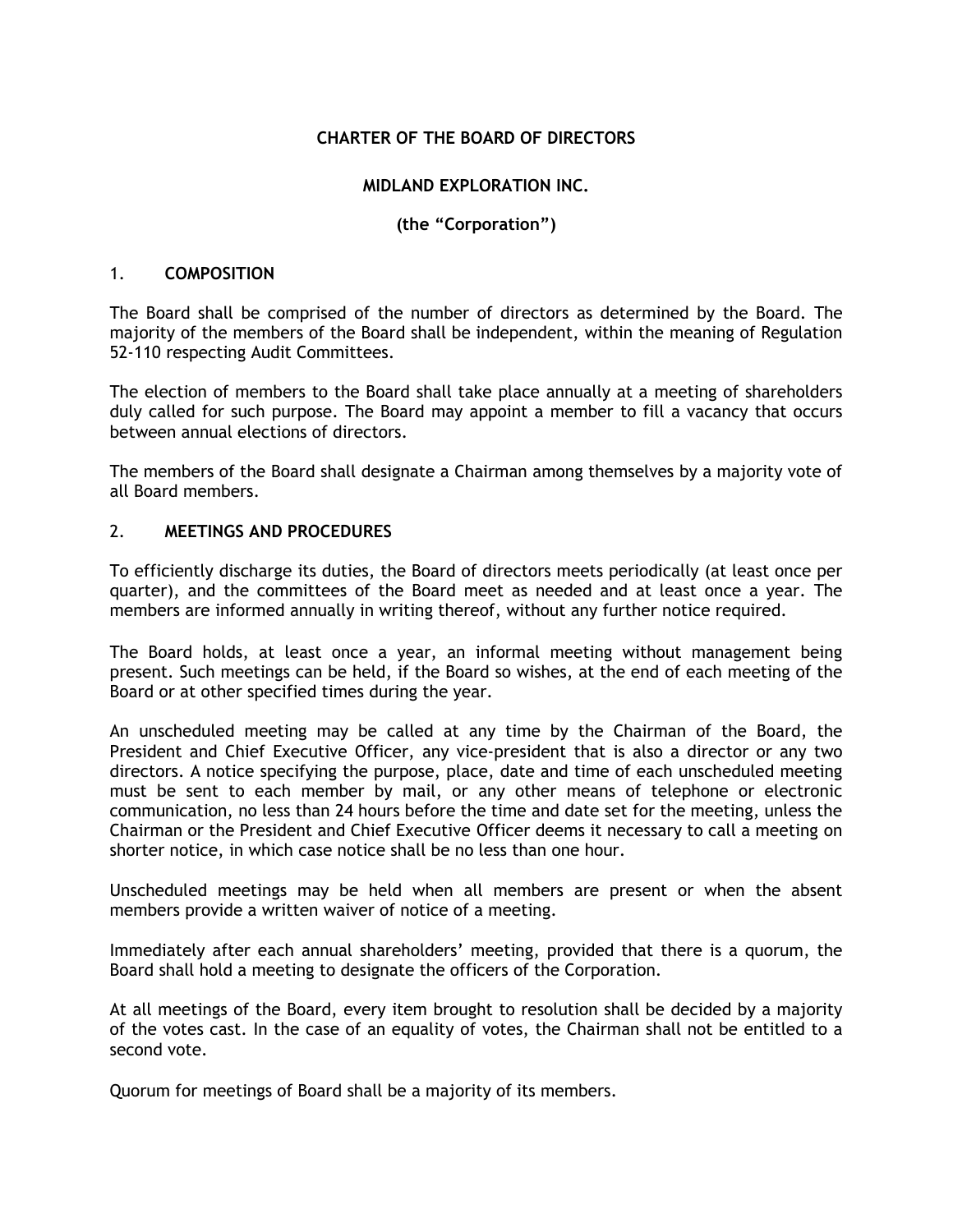The powers of the Board may be exercised at a meeting at which a quorum of the Board is present in person or by telephone or other electronic means or by a resolution signed by all members entitled to vote on that resolution at a meeting of the Board.

Each member (including the Chairman) is entitled to one vote in Board proceedings.

Furthermore, the Board has the authority to hire the services of outside advisors, from time to time, when it is necessary to do so for carrying out its mandate. The Board also allows any Board committee or director to engage the services of an outside advisor at the expense of the Corporation, to adequately discharge their duties and obligations, where the circumstances so warrant.

### **3. DUTIES AND RESPONSIBILITIES**

The Board of directors of the Corporation is ultimately responsible for the stewardship of the Corporation, providing guidance for the overall business and internal affairs of the Corporation and protecting shareholder rights. It does not actively manage but rather oversees the management functions delegated to the President and Chief Executive Officer and the other officers. More specifically, the Board assumes, among other things, the following responsibilities directly or through committees of the Board:

- (1) the adoption of a strategic planning process and of the strategic directions arising therefrom as well as the critical assessment of these directions, of the actions taken to achieve them and the results of such actions;
- (2) the identification of the principal risks inherent in the activities of the Corporation and monitoring the implementation of steps and management systems to ensure proper management of these risks;
- (3) the adoption of a succession plan, including the appointment, training and monitoring of the officers;
- (4) to oversee the Corporation's continuous disclosure program in order to satisfy itself that material information is disseminated in a timely fashion;
- (5) the adoption of appropriate policies and standards relating to corporate governance, business ethics and behaviour of members of the Corporation;
- (6) the monitoring of the integrity of internal controls and management of the Corporation's information systems;
- (7) the assessment of the performance of the officers, the establishment of executive compensation policies and the determination of the President and Chief Executive Officer's compensation;
- (8) the adoption of budgets and financial results of the Corporation, the monitoring of compliance with accounting standards and of the integrity and adequacy of financial information disclosure;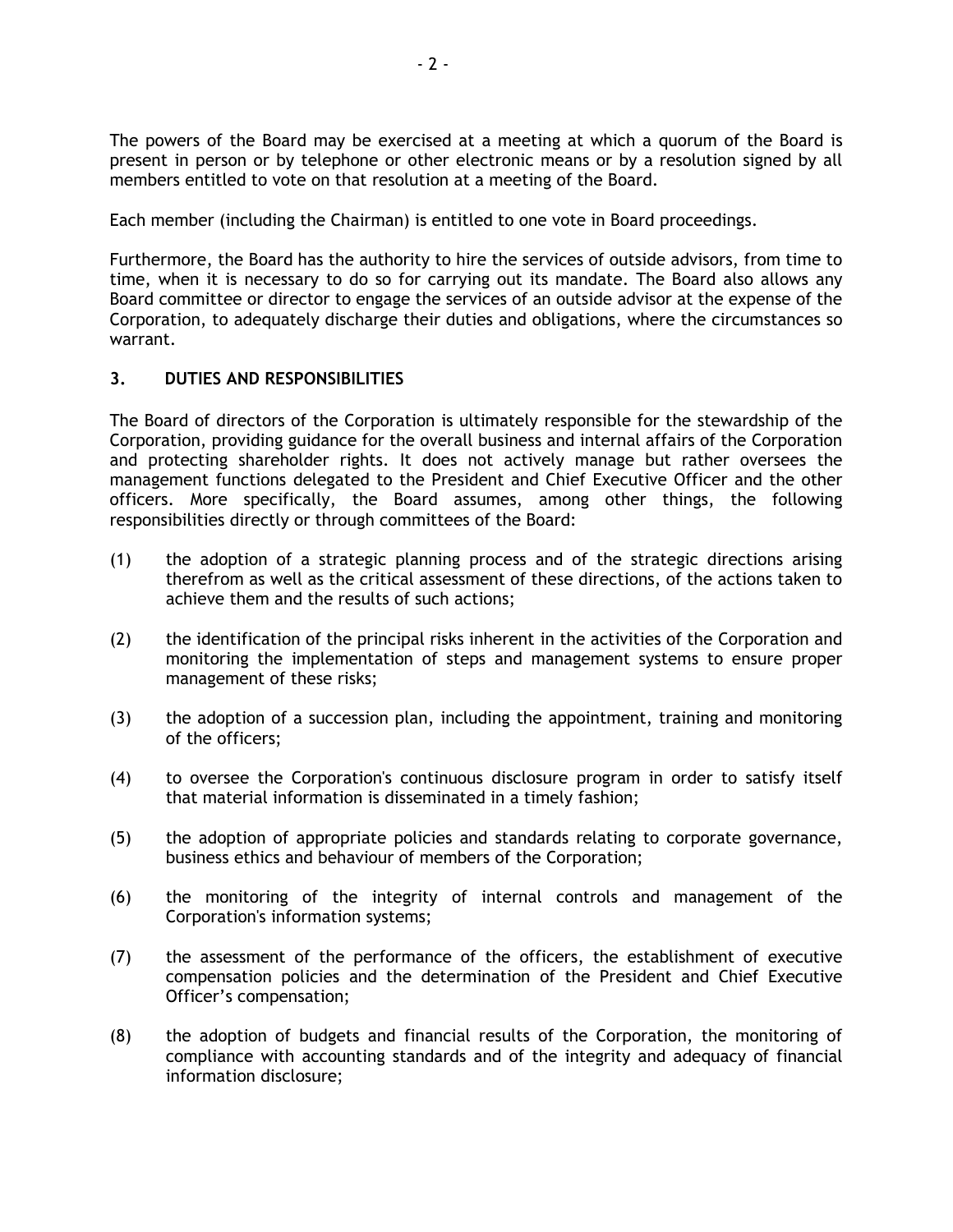- (9) the assessment of the performance of the Board and of each of its members, the establishment of requirements with respect to the contribution of directors, the establishment and updating of selection criteria for directors, the yearly formulation of a proposition with respect to the number of directors to be elected and the nomination of nominees to the various director positions on the Board as well as the determination of compensation;
- (10) the adoption, approval or modification of the articles, by-laws or administrative resolutions;
- (11) the adoption of the date of the annual meeting and of any special meeting of the shareholders;
- (12) the approval of corporate records as well as the form and content of the certificates representing the securities of the Corporation;
- (13) the authorization to issue, purchase or redeem the securities of the Corporation and the approval of the process relating thereto;
- (14) upon the Audit and Risk Management Committee's recommendation, the formulation of a recommendation with respect to the selection of the external auditors;
- (15) to approve annual and quarterly financial statements;
- (16) the determination of the appropriateness of declaring dividends and the declaration of dividends, where appropriate;
- (17) the appointment of committees of the Board, the determination of their mandates and the selection of their members;
- (18) the approval of the purchase or sale of significant assets and of any other material transaction involving the Corporation, its share capital, its assets, its rights or its obligations;
- (19) the approval of the Management Proxy Circular and the Annual Information Form (as the case may be);
- (20) the selection of the Chairman of the Board and the other officers of the Corporation; and
- (21) the evaluation of global and individual contribution of members of the Board with respect to opinions, information and initiatives for improving the corporate image and notoriety of the Corporation, identifying, evaluating and carrying out profitable business opportunity for the Corporation, as well as providing the Corporation with information on the market in which it operates.

Directors shall exercise their business judgment in a manner consistent with their fiduciary duties. In particular, directors are required to act honestly and in good faith, with a view to the best interests of the Corporation and to exercise the care, diligence and skill that a reasonably prudent person would exercise in comparable circumstances.